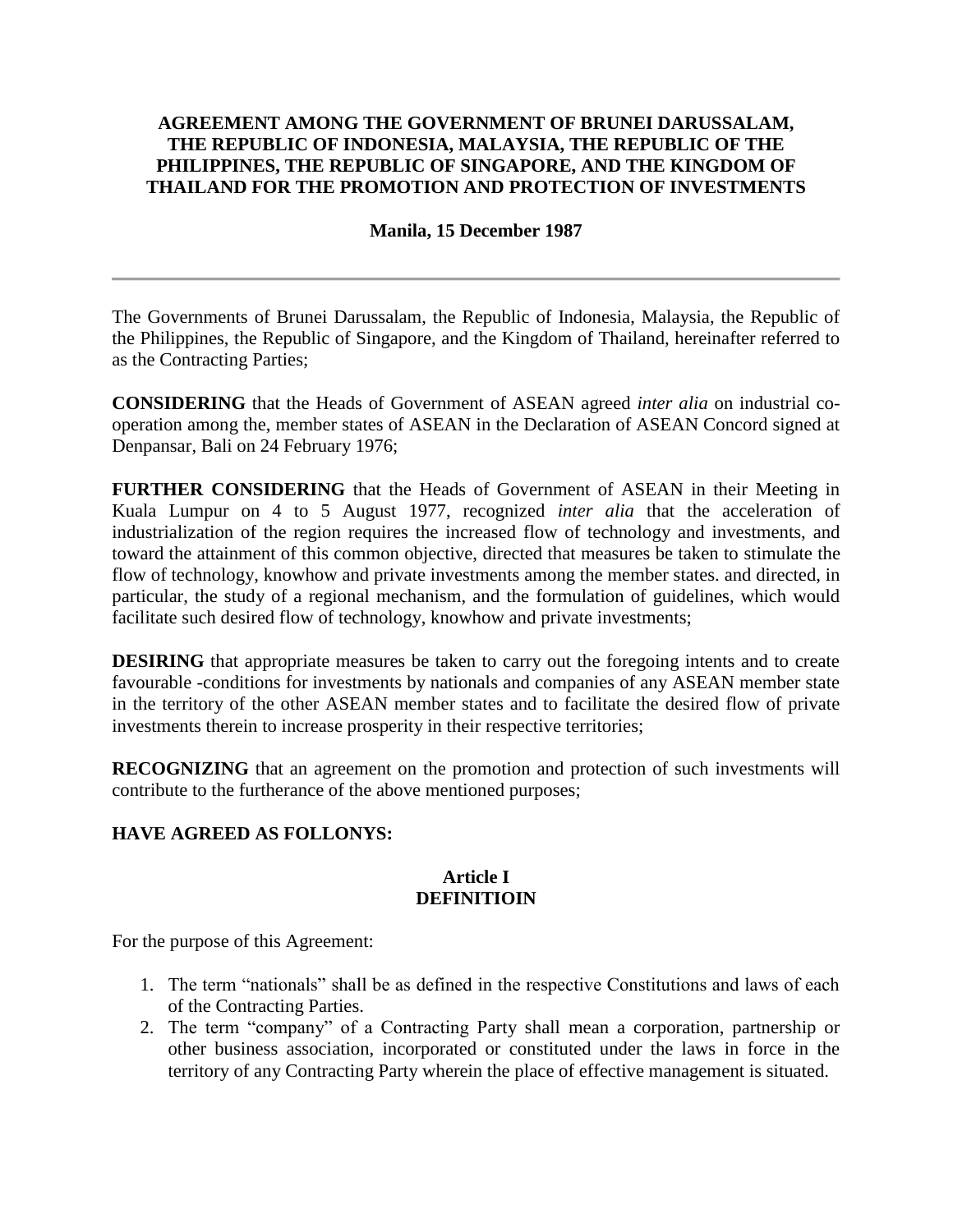- 3. The term "investment" shall mean every kind of asset and in particular shall include, though not exclusively:a) movable and immovable property and any other proper rights such as mortages, liens and pledges;b) shares, stooks and debentures of companies or interests in the property of such companies;c) claims to money or to any performed under contract having a financial value;
	- d) intellectual property rights and goodwill;

e) business concessions conferred by law or under contract, including concessions to search for, cultivative, extract, or exploit natural resources.

- 4. The term "earnings" shall mean amounts yielded by an investment, particularly, though not exclusively, profits, interest, capital gains, dividends, royalties or fees.
- 5. The term "freely usable currency" shall mean the United States Dollar, Pound Sterling, Deutschmark French Franc, Japanese Yen, or any other currency that is widely used to make payments for international transactions and is widely traded in the principal exchange-markets.
- 6. The term "host country" shall mean the Contracting Party wherein the investment is made.

#### **Article II APPLICABILITY OR SCOPE**

- 1. This Agreement shall apply only to investments brought into, derived from or directly connected with investments brought into the territory of any Contracting Party by nationals or companies of any other Contracting Party and which are specifically approved in writing and registered by the host country and upon such conditions as it deems fit for the purposes of this Agreement.
- 2. This Agreement shall not affect the, rights and obligations of the Contracting, Parties with respect to investments which, under the provisions of paragraph 1 of this Article, do not fall within the scope of the Agreement.
- 3. This Agreement shall also apply to investments made prior to its entry into force, provided such investments are specifically approved in writing and registered by the host country and upon such-conditions as it deems fit for purpose of this Agreement subsequent in its entry into force.

# **Article III GENERAL OBLIGATIONS**

1. Each Contracting Party shall, in a manner consistent with it national objectives, encourage and create favourable conditions in its territory for investments from the other Contracting Parties. All investments to which this Agreement relates shall, subject to this Agreement, be governed by the laws and regulations of the host country, including rules of registration and valuation of such investments.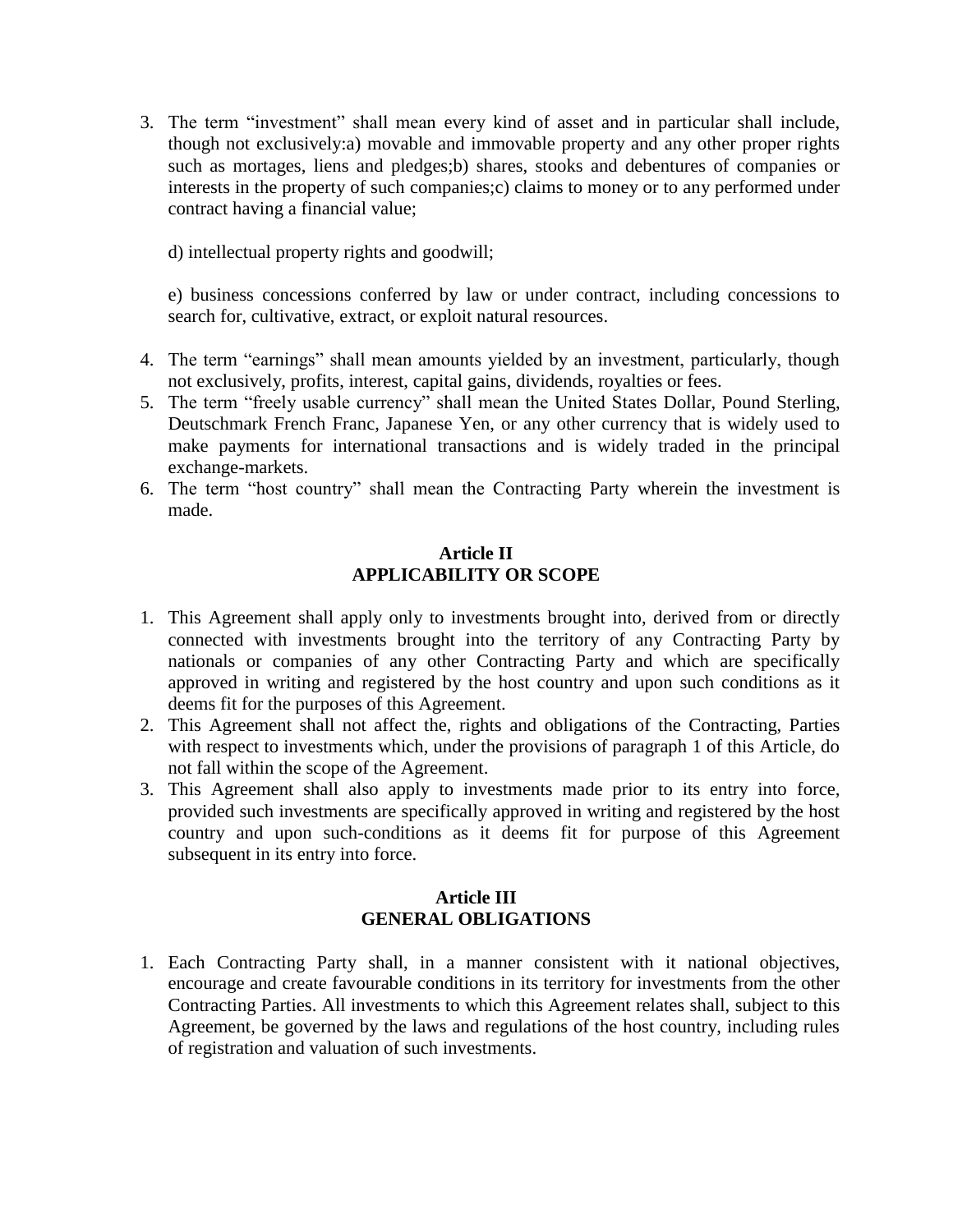- 2. Investments of nationals or companies of and obligations Party in the territory of other Contracting Parties shall at all times be accorded fair and equitable treatment and shall enjoy full protection and in the territory of the host country.
- 3. Each Contracting Party shall observe any obligation arising from a particular commitment it may have entered into Title with regard to a specific investment of nationals or companies of the other Contracting Parties.

# **Article IV TREATMENT**

- 1. Each Contracting Party shall, within its territory ensure full protection of the investments made in accordance with its legislation by investors of the other Contracting Parties and shall not impair by unjustified or discriminatory measures the management, maintenance, use, enjoyment, extension, disposition or liquidation of such investments.
- 2. All investments made by investors of any Contracting Party shall enjoy fair and equitable treatment in the territory of any other Contracting Party. This treatment shall be no less favourable than that granted to investor of the most-favoured- nation.
- 3. Investor of any Contracting Party who within the territory of another Contracting Party suffer damages in relation to their investment activities – in connection with their investments, owing to the outbreak of hostilities or a state of national emergency, shall be accorded treatment no less favourable than that accorded to investors of any – third country, as regards restitution, compensation or other valuable consideration Payments made under this provision shall be effectively realizable and freely transferable, subject to Article VII.
- 4. Any two or more of the Contracting Parties may negotiate to accord national treatment within the framework of this Agreement. Nothing herein shall entitle any other party to claim national treatment under the most-favoured-nation principle.

# **Article V EXCEPTION**

The Provision of this Agreement shall not apply to matters of taxation in the territory of the Contracting Parties. Such matters shall be governed by Avoidance of Double Taxation between Contracting Parties and the domestic laws of each Contracting Party.

# **Article VI EXPROPRIATION AND COINIPENSATION**

1. Investments of nationals or companies of any Contracting Party shall not be subject to expropriation nationalisation or any measure equivalent thereto (in the article referred to as "expropriation"), except for public use, or public purpose, or in the public interest, and-under due process of law, on a non-discriminatory basis and upon payment of adequate compensation. Such compensation shall amount to the market value of the investments affected, immediately before the measure of dispossession became public knowledge and it shall be freely transferable in freely-usable currencies from the host country. The compensation shall be settled and paid without unreasonable delay. The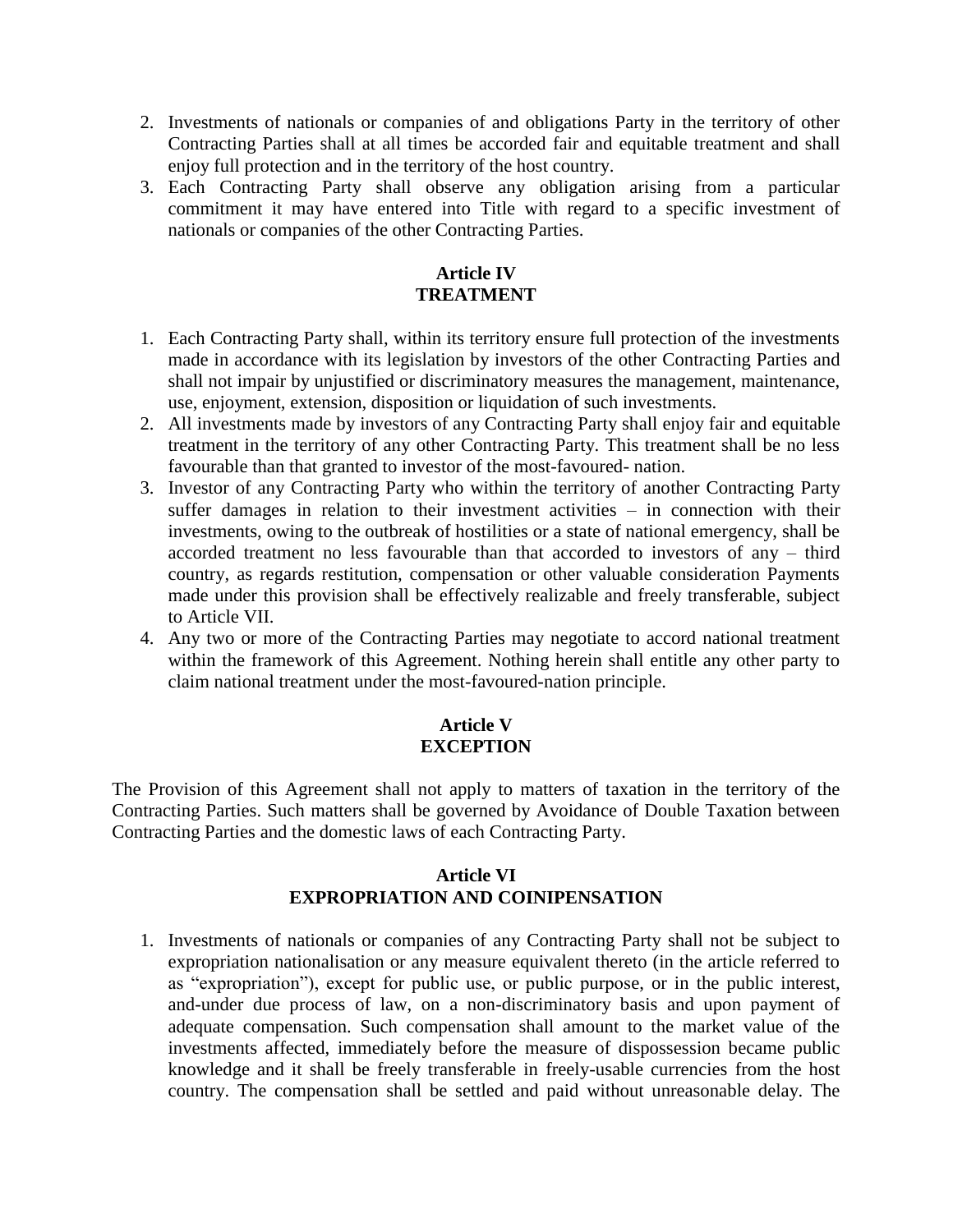national or company affected shall have the right, under the law of Contracting Party making the expropriation, to prompt review by a judicial body or some other independent authority of that Contracting Party in accordance with principles set out in this paragraph.

2. Where a Contracting Party expropriates the assets of a company which is incorporated or constituted under the law in force in its territory, and in which nationals or companies of another Contracting Party own shares, it shall apply the provisions of paragraph 1 of this Article so as to ensure the compensation provided for in that Paragraph to such nationals or companies to the extend of their interest in the assets expropriated.

# **Article VII REPATRIATION OF CAPITAL AND EARNINGS**

1. Each Contracting Party shall, subject to its laws, rules and regulations, allow without unreasonable delay the free transfer in any freely- usable currency of: a) the capital, net profits, dividends, royalties, technical assistance and technical fees, interests and other income, accruing from any investments of the nationals or companies of the other Contracting Parties;b) the proceeds from the total or partial liquidation of any investments made by nationals or companies of the other Contracting Parties;c) funds in repayment of loans given by nationals or companies of one Contracting Party to the nationals or companies of another Contracting Party which both Contracting Parties have recognized as investments:

d) the earnings of nationals of the. other Contracting Parties who are employed and allowed to work in connection with an investment in its territory.

- 2. The exchange rate applicable to such transfer shall be the rate of exchange prevailing at the time of remittance.
- 3. The Contracting Parties undertake to accord to transfers referred to in paragraph (1) of this Article a treatment no less favourable than that accorded to transfer originating from investments made by nationals or companies of any third State.

#### **Article VIII SUBROGATION**

If any of the Contracting Parties makes payment to any .of its nationals or companies under a guarantee it has granted in respect of an investment made in the territory of another Contracting Party, the latter Contracting Party shall, without prejudice to the rights of the former Contracting Party under Article IX and X, recognize the assignment of any right title or claim of such national or company to the former Contracting Party and the subrogation of the former Contracting Party to any such right, title or claim. This, however, does not necessarily imply a recognition on the part of the latter Contracting Party of the merits of any case or the amount of any claim arising therefrom.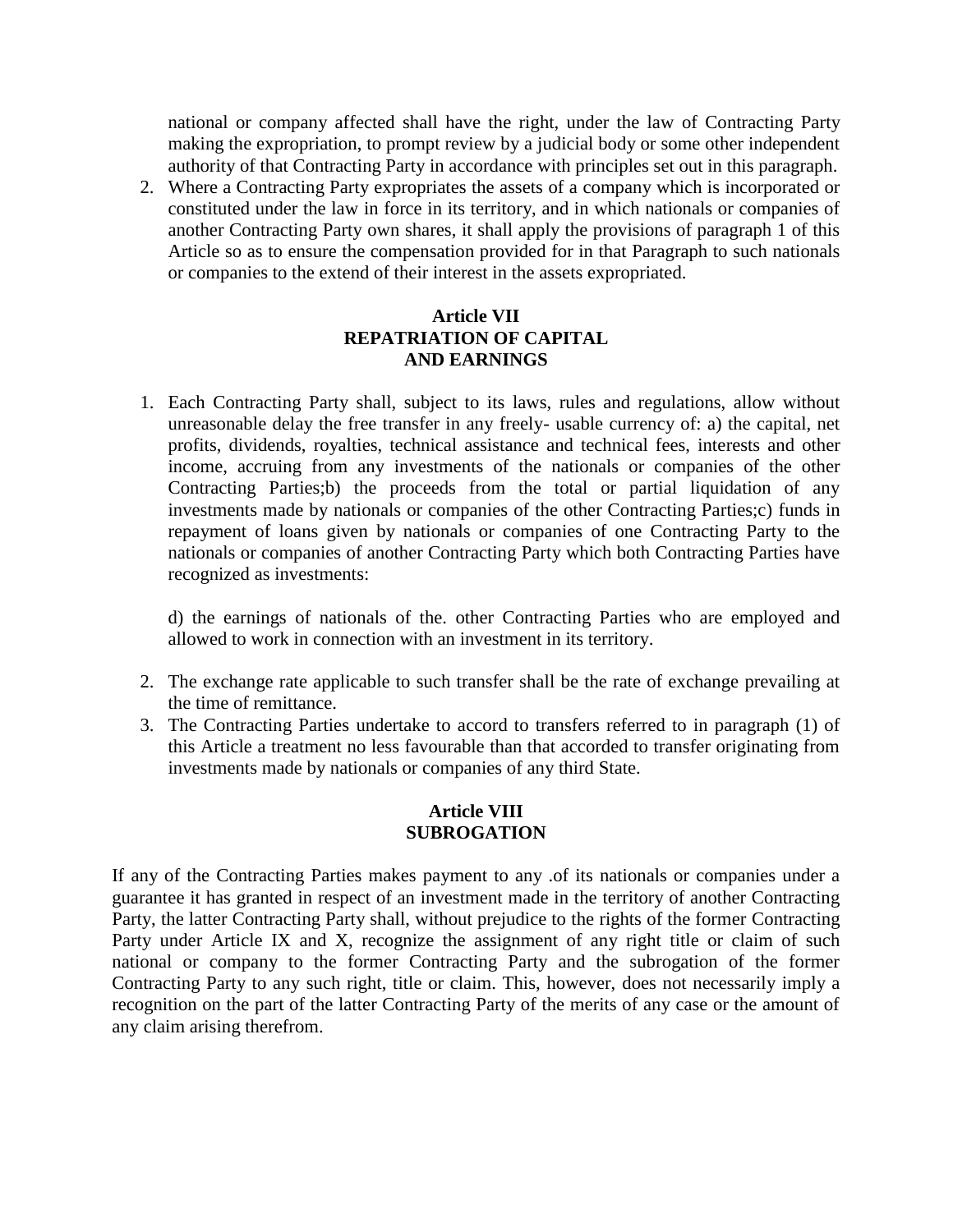# **Article IX DISPUTE BETREEN THE CONTRACTING PARTIES**

- 1. Any dispute between and among, the Contracting Parties concerning the interpretation or application of this Agreement shall, as far as possible, be settled amicably between the parties to the dispute. Such settlement shall be reported to the ASEAN Economic Ministers (AEM).
- 2. If such a dispute cannot thus be settled it shall be submitted to the AEM for resolution.

# **Article X ARBITRATION**

- 1. Any legal dispute arising directly out of an investment between any Contracting Party and a national or company of any of the other Contracting Parties shall, as far as possible, be settled amicably between the parties to the dispute.
- 2. If such a dispute cannot thus be settled within six months of its being raised, then either party can elect to submit the dispute for conciliation or arbitration and such election shall be binding on the other party. The dispute may be brought before the International Centre for Settlement of Investment Disputes (IGSID), the United Nations Commission on International Trade Law (UNCITRAL), the Regional Centre for Arbitration at Kuala Lumpur or any other regional centre for arbitration in ASEAN, whichever body the parties to the dispute mutually agree to appoint for the purposes of Conducting the arbitration.
- 3. In the event that the parties cannot agree within a period of three months on a suitable body for arbitration, an arbitral tribunal consisting of three members shall be formed. The Parties to the dispute shall appoint one member each, and these two members shall then select a national of a third Contracting Party to be the chairman of the tribunal, subject to the approval of the parties to the dispute. The appointment of the members and the chairman shall be made within two months and three months respectively, from the date a decision to form such an arbitral tribunal is made.
- 4. If the arbitral tribunal is not formed in the periods specified in paragraph 3 above, then earlier party to the dispute may, in the absence of any other relevant arrangement request the President of the International Court of Justice to make the required appointments.
- 5. The arbitral tribunal shall reach its decisions by a majority of votes and its decisions shall be binding, The Parties involved in the dispute shall bear the cost of their respective members to the arbitral tribunal and share equally the cost of the chairman and other relevant costs. In all other respects, the arbitral tribunal shall determine its own procedures.

# **Article XI CONSULTATION**

The Contracting Parties agree to consult each other at the request of any Party on any matter relating to investments covered by this Agreement, or otherwise affecting the implementation of this Agreement.